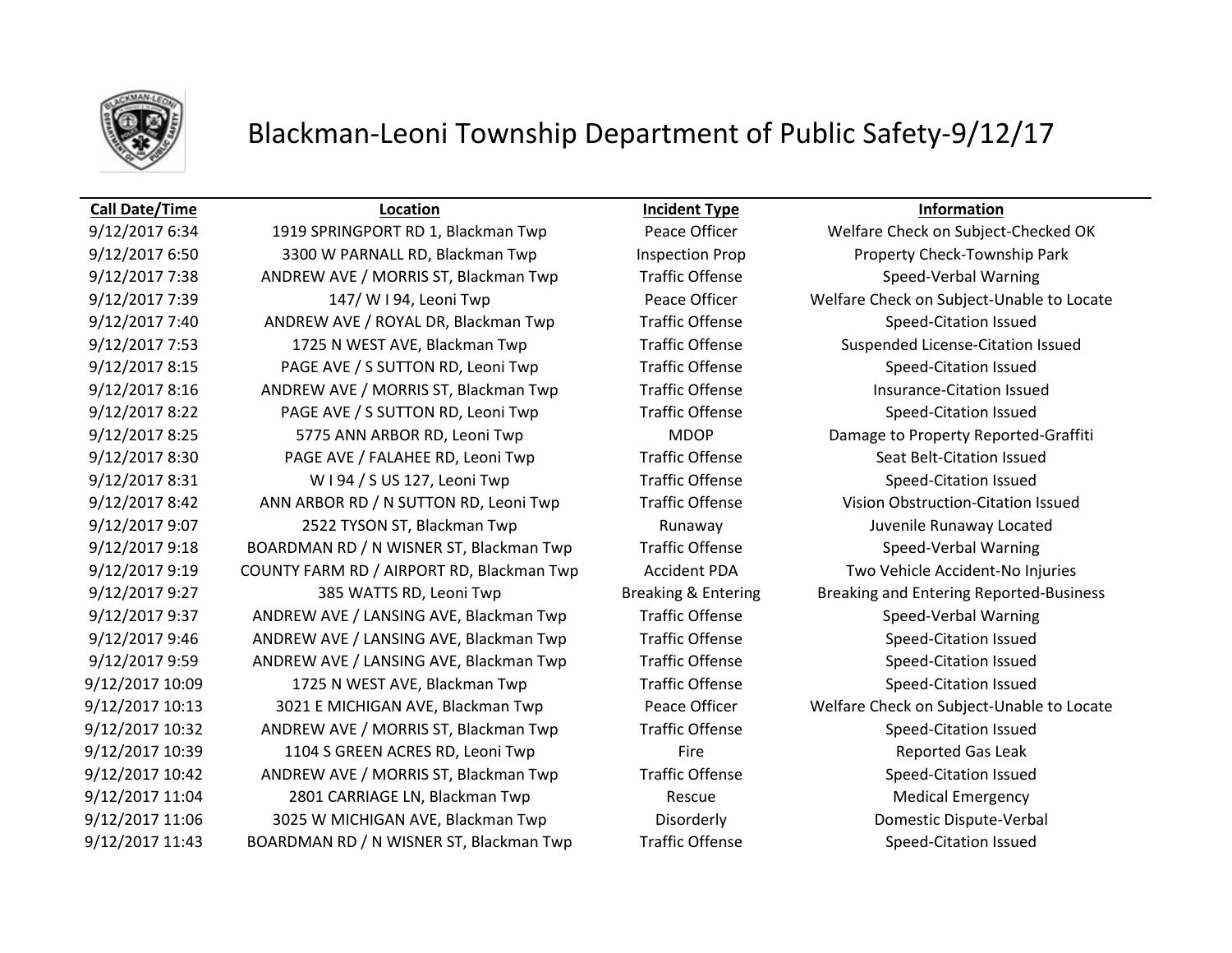

## Blackman-Leoni Township Department of Public Safety-9/12/17

### **Call Date/Time Location Incident Type Information**

9/12/2017 11:48 RIVES JUNCTION RD / HENDEE RD, Blackman Twp Traffic Offense Speed-Citation Issued 9/12/2017 11:50 E I 94 / SARGENT RD, Leoni Twp Traffic Offense Speed-Verbal Warning 9/12/2017 11:59 RIVES JUNCTION RD / CLINTON RD, Blackman Twp Warrants Subject Arrested on Outstanding Warrant 9/12/2017 12:10 PAGE AVE / APPLE LN, Leoni Twp Traffic Offense Obstructed Plate-Verbal Warning 9/12/2017 12:43 ROYAL DR / ANDREW AVE, Blackman Twp Traffic Offense Seat Belt-Citation Issued 9/12/2017 12:46 508 DALTON RD, Leoni Twp Rescue Rescue Medical Emergency 9/12/2017 13:03 612 W GANSON ST, Jackson Assist Assist Assist to Jackson Police Department-Accident 9/12/2017 13:17 3757 LANSING AVE, Blackman Twp Traffic Offense Seat Belt-Citation Issued 9/12/2017 13:32 ANDREW AVE / MORRIS ST, Blackman Twp Traffic Offense Speed-Citation Issued 9/12/2017 13:34 LAURENCE AVE / W ARGYLE ST, Blackman Twp Traffic Offense Seat Belt-Citation Issued 9/12/2017 13:40 214 KATHY CIR, Blackman Twp Alarm Alarm Alarm False Burglar Alarm 9/12/2017 13:45 AIRPORT RD / W ARGYLE ST, Blackman Twp Traffic Offense Expired Plate-Verbal Warning 9/12/2017 13:47 1996 W PARNALL RD, Blackman Twp Warrants Warrant Pick-Up-Genesee County Sheriff 9/12/2017 13:55 RIVES JUNCTION RD / VAN HORN RD, Blackman Twp Traffic Offense Speed-Citation Issued 9/12/2017 14:08 830 ROYAL DR, Blackman Twp Accident PI Car/Pedestrian Accident-Injuries 9/12/2017 14:17 RIVES JUNCTION RD / VAN HORN RD, Blackman Twp Traffic Offense Speed-Citation Issued 9/12/2017 14:21 1210 W PARNALL RD, Blackman Twp Larceny Retail Fraud-Polly's Country Market 9/12/2017 14:30 4200 VAN HORN RD, Blackman Twp **Accident PI** One Vehicle Accident-Injuries 9/12/2017 15:12 2926 WOODS CIR 1, Blackman Twp Fraud Fraud Fraud Fraud Reported 9/12/2017 15:25 2705 CLARK ST, Blackman Twp Fire Fire Burning Complaint 9/12/2017 15:28 ANDREW AVE / ROYAL DR, Blackman Twp Traffic Offense Speed-Citation Issued 9/12/2017 15:38 3333 E MICHIGAN AVE, Leoni Twp Rescue Rescue Medical Emergency 9/12/2017 15:46 LANSING AVE / JOSEPH ST, Blackman Twp Traffic Offense Speed-Citation Issued 9/12/2017 16:02 1035 BRENTWOOD RD, Blackman Twp Rescue Medical Emergency 9/12/2017 16:08 2900 AIRPORT RD, Blackman Twp Fraud Fraud Fraud Fraud Reported-Computer Related 9/12/2017 16:16 N WEST AVE / BOARDMAN RD, Blackman Twp Traffic Offense Speed-Verbal Warning 9/12/2017 17:12 4211 ALDEN DR, Blackman Twp Reckless Driving Reckless Driver Reported-Unable to Locate 9/12/2017 18:11 3300 SPIREA CT, Blackman Twp Rescue Rescue Medical Emergency